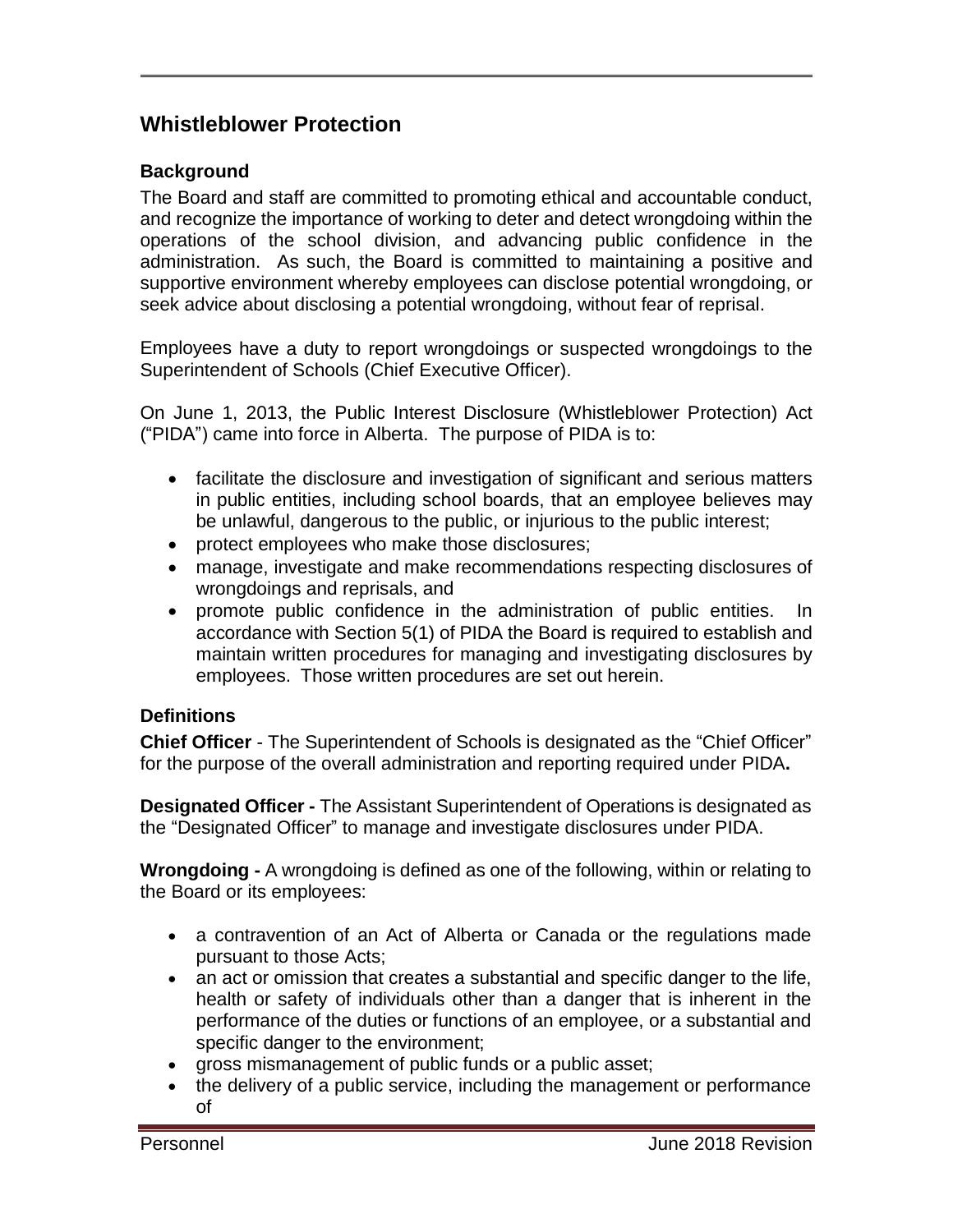- a contract or arrangement identified or described in the regulations, including the duties resulting from the contract or arrangement or any funds administered or provided under the contract or arrangement,
- the duties and powers resulting from an enactment identified or described in the regulations or any funds
	- administered or provided as a result of the enactment,
- employees, by a pattern of behaviour or conduct of a systemic nature that indicates a problem in the culture of the organization relating to bullying, harassment or intimidation.
- knowingly directing or counseling an individual to commit a wrongdoing mentioned above

**Reprisals -** A reprisal is any adverse employment action including:

- dismissal, layoff, suspension, demotion, transfer, discontinuation or elimination of a job:
- change of job location, reduction in wages, changes in hours of work, reprimand:
- or any other measure that adversely affects the employee's employment or working conditions, including threats to do any of the above.

No person shall take or direct, or counsel or direct a person to take or direct, any of the following measures against an employee because the employee has, in good faith, sought advice about making a disclosure, made a disclosure, co-operated in an investigation under PIDA, declined to participate in a wrongdoing or done anything in accordance with PIDA.

An employee may make a written complaint to the Public Interest Commissioner ("Commissioner") if the employee alleges that a reprisal has been taken or directed against the employee. The written complaint must, be made on the prescribed PIDA Complaint or Reprisal Form.

No action lies against the Board or an employee of the Board for making a reasonable human resource management decision in good faith.

### **Procedures**

### *Disclosures of Wrongdoing*

1. Employees seeking advice on potential disclosure under PIDA and this Policy shall be referred to the Designated Officer, who shall provide the employee with information on PIDA, this Policy, the requirements of PIDA and this Policy, and other alternative processes for resolution of the employee's concern.

Or

Disclosure to be made directly to the Public Interest Commissioner in the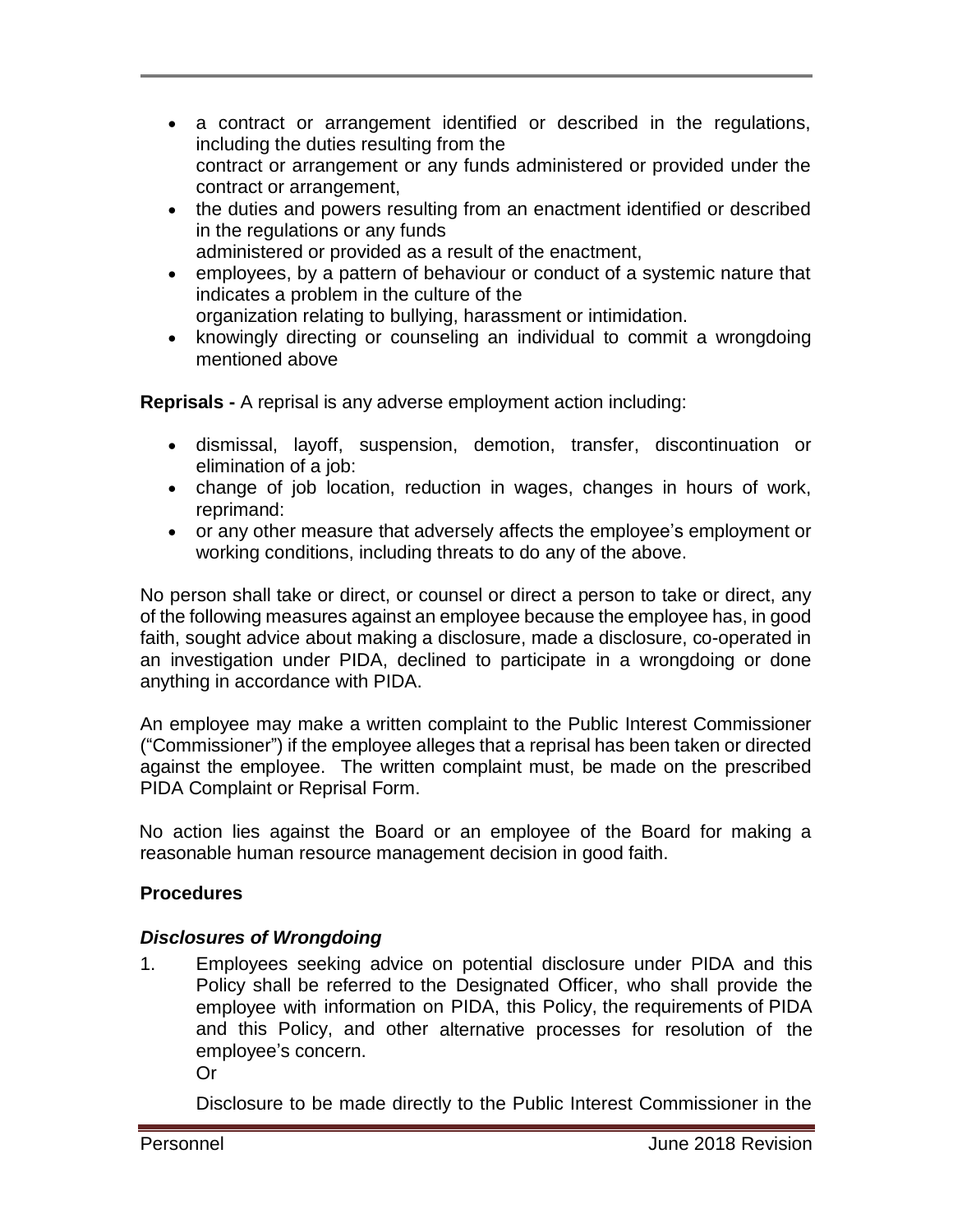first instance.

- 2. An employee who reasonably believes that he or she has information that could show that a wrongdoing has been committed or is about to be committed, or who has been asked to commit a wrongdoing, may make a disclosure to the Designated Officer.
- 3. At the time an employee makes a disclosure to the Designated Officer, the Employee may also make the disclosure to the Commissioner and advise the Commissioner that the disclosure has been made to the employee's Designated Officer. Further information can be obtained by visiting the Commissioners website at [www.yourvoiceprotected.ca.](http://www.yourvoiceprotected.ca/)
- 4. An employee may only disclose directly to the Commissioner and circumvent their chief officer and designated officer if:
	- 4.1 The employee has made a disclosure in accordance with the expectations of this policy and an investigation has not been completed in accordance with these procedures;
	- 4.2 The employee has made a disclosure in accordance with the expectations of the disclosure requirements of this policy and the matter has not been resolved within the timelines established within these procedures;
	- 4.3 The employee has made a disclosure to the designated officer, but is unable to complete the disclosure requirements because of a reprisal directed towards the employee, or reasonably believes a reprisal is likely to be taken or directed towards them should the disclosure be made in accordance with these requirements;
	- 4.4 The employee reasonably believes that a matter constitutes an imminent risk of a substantial and specific danger to the life, health or safety of individuals, or to the environment, such that there is insufficient time to make a disclosure to the Designated Officer, the Employee may make a complaint directly to the Commissioner. The employee must also disclose the wrongdoing to the Designated Officer as soon as practicable thereafter.
	- 4.5 The employee has made a disclosure in accordance with this Policy, the investigation has been completed, a final decision has been issued in respect of the disclosure and the employee is dissatisfied with the decision;
	- 4.6 The subject matter of the disclosure involves the employee's chief officer or designated officer.
- 5. In the event that disclosure to the Designated Officer is not appropriate due to a conflict of interest with respect to the nature of the disclosure or the person involved, the Designated Officer shall refer the matter to the Chief Officer.
- 6. In the event of a disclosure to the Designated Officer concerning the conduct of the Chief Officer, or concerning which the Chief Officer has a conflict of interest, the Designated Officer shall:
	- 6.1 advise the Board Chair of the nature of the disclosure, whereupon the Board may authorize an investigation into the disclosure;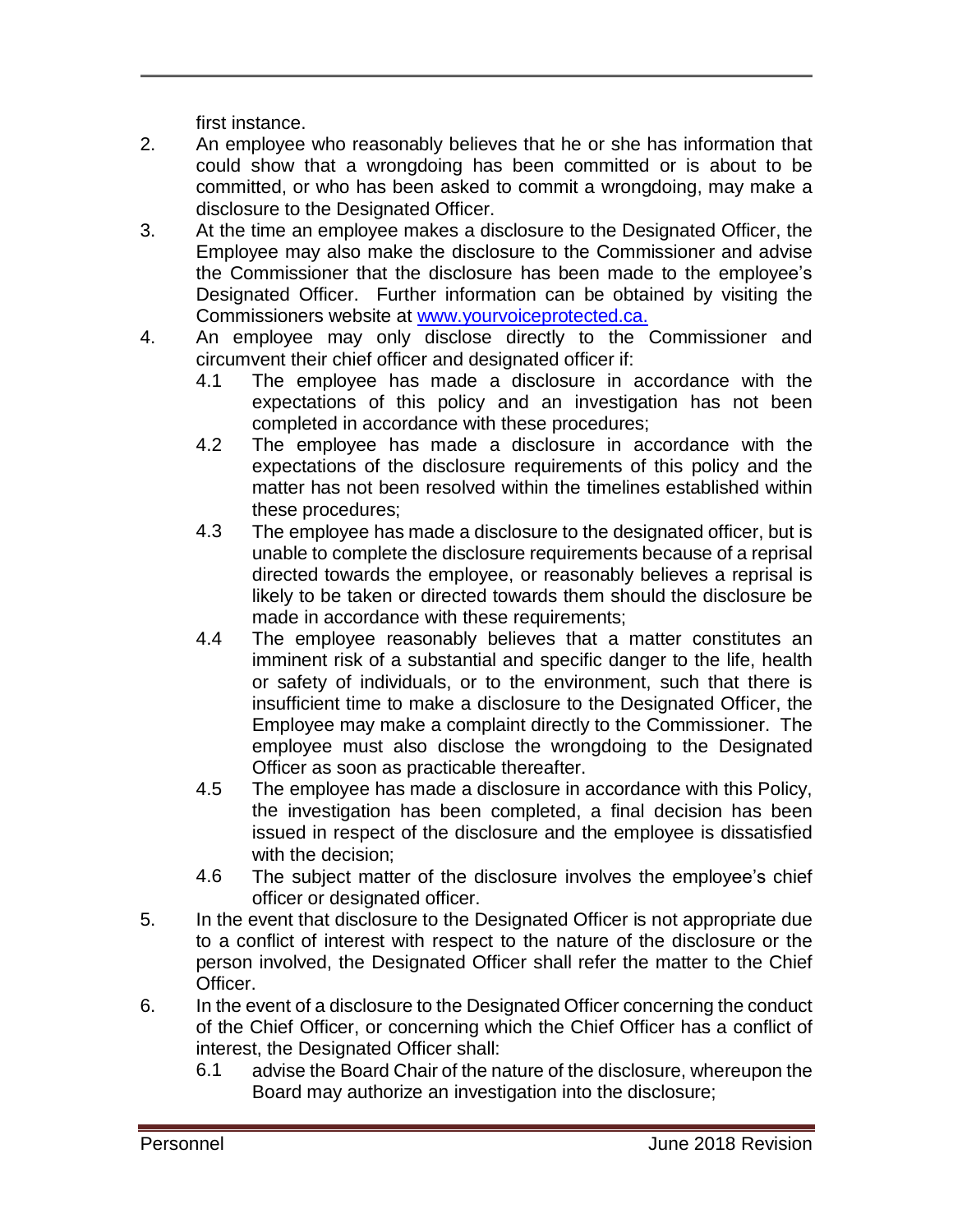- 6.2 advise the Commissioner of the disclosure and its referral to the Board and seek advice from the Commissioner concerning whether the disclosure should be referred to the Commissioner.
- 7. If the Designated Officer reasonably believes that the matter to which the disclosure relates constitutes an imminent risk of a substantial or specific danger to the life, health or safety of individuals, or to the environment, the Designated Officer shall as soon as reasonably practicable refer the disclosure to the Commissioner.
- 8. Notwithstanding whether a disclosure is referred to the Commissioner, where the Designated Officer is aware of:
	- 8.1 a disclosure relating to an imminent risk of a substantial or specific danger to the life, health or safety of individuals, or to the environment, or
	- 8.2 that the alleged wrongdoing, if true, may threaten the welfare of students, staff, or the safe and caring environment of the school, the Designated Officer shall also ensure that appropriate persons within the Board have sufficient information to abate that risk.
- 9. Where at any point following a disclosure, the Designated Officer has reason to believe that the alleged wrongdoing, if true, could potentially give rise to the Superintendent being of the opinion that the welfare of students is threatened by the presence of the teacher, the Designated Officer shall advise the Superintendent of the alleged wrongdoing for consideration of a possible administrative suspension under section 105(2) of the School Act.
- 10. Where in the course of an investigation, the Designated Officer has reason to believe that an offense has been committed under an Act or regulation of the Province of Alberta, or under an Act or regulation of the Parliament of Canada, the Designated Officer shall report the potential offense to the appropriate law enforcement authorities.
- 11. If more than one disclosure of wrongdoing is received by the Designated Officer in respect to the same matter, a single investigation may be conducted into the wrongdoing.
- 12. Where, in the course of an investigation, the Designated Officer has reason to believe that another wrongdoing has been committed or may be committed; the Designated Officer shall investigate that other potential wrongdoing as if a disclosure had been made.
- 13. Anonymous disclosures will be dealt with in accordance with the provisions of this procedure.

### *Investigations*

- 1. The designated officer may request advice from the Commissioner with respect to the management and investigation of a disclosure.
- 2. Upon receiving a disclosure, the Designated Officer shall make a decision whether to investigate.
- 3. Where the designated officer is of the opinion that the subject matter of a disclosure would be more appropriately dealt with by a department of the Government of Alberta, an office of the Legislature, or another public entity,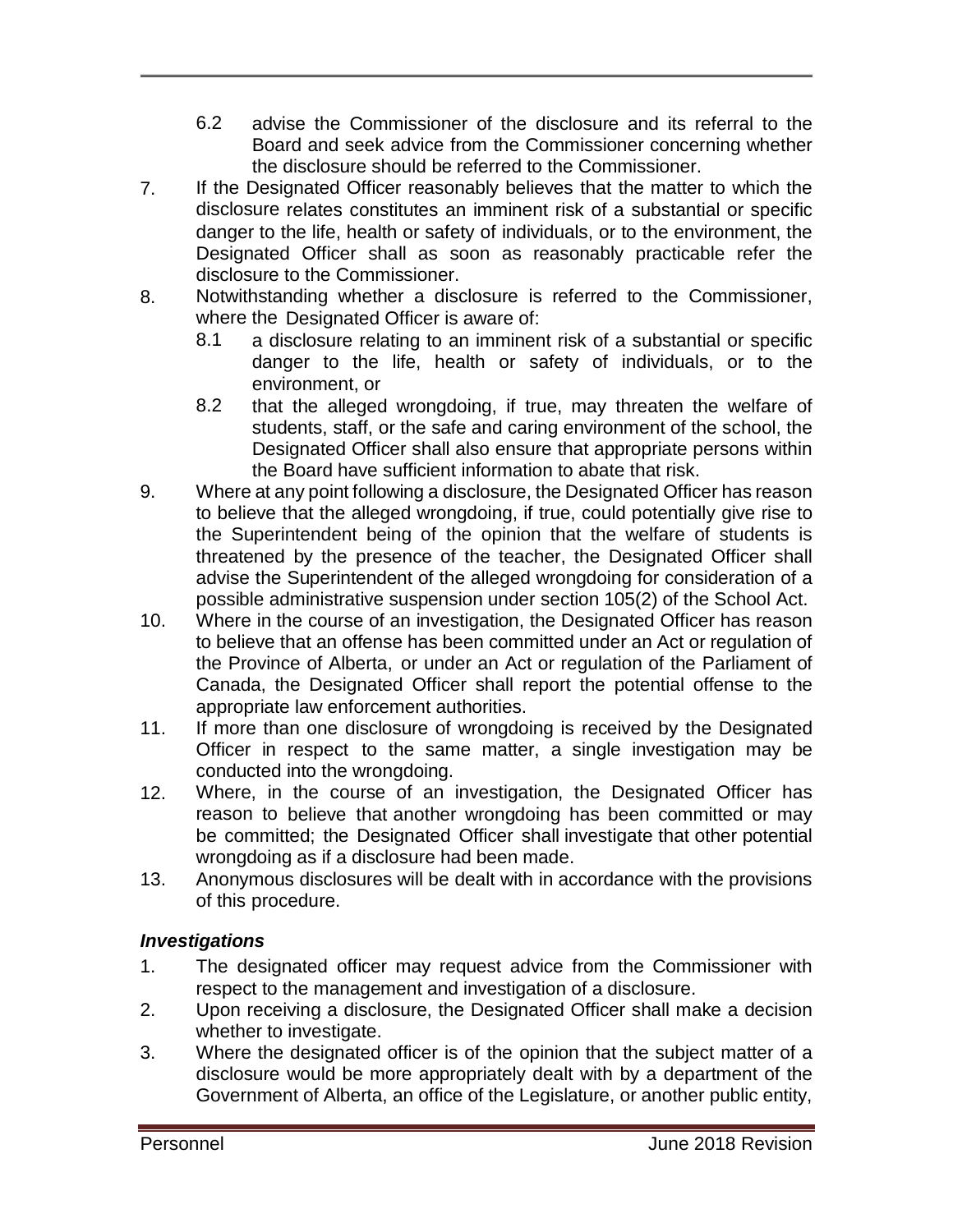the Designated Officer shall report the subject matter of the disclosure to the Designated Officer of that other entity.

- 4. Should the subject matter of the disclosure be more appropriately dealt with according to another policy or procedure of the Board, another Act, or regulation, or procedures under a collective agreement or employment contract, the Designated Officer may decline to investigate under the parameters of this policy.
- 5. The Designated Officer may utilize both internal personnel and external resources, for the purpose of conducting the investigation.
- 6. The Designated officer, and any person conducting an investigation on their behalf, may interview any person and shall have access to any document of the Board necessary for the investigation.
- 7. The Designated Officer shall ensure all disclosures, and information gathered in the course of investigating disclosures, including the identity of the person making the disclosure, those alleged to have committed the wrongdoing and witnesses, are maintained in confidence and disclosed only:
	- 7.1 as necessary for this policy and to conduct the investigation in accordance with the principles of procedural fairness and natural justice:
	- 7.2 in accordance with PIDA or any other statute;
	- 7.3 if the disclosure of that information is necessary due to an imminent risk of a substantial and specific danger to the life, health or safety of individuals, or to the environment.
- 8. Investigations shall be conducted in accordance with the principles of procedural fairness and natural justice
- 9. The Designated Officer may decline to investigate where the disclosure:
	- 9.1 is clearly frivolous or vexatious, not been made in good faith, has not been made in a timely enough manner to permit an investigation, or does not deal with a wrongdoing;
	- 9.2 relates to a decision, action or matter that results from a balanced and informed decision-making process on a public policy or operational issue; or
	- 9.3 does not provide adequate particulars about the wrongdoing to permit the conduct of a fair and effective investigation.
- 10. The Designated Officer is not required to investigate a disclosure or, if an investigation has been initiated, may discontinue the investigation if more than 2 years has passed since the date that the wrongdoing was discovered.

### *Timelines*

1. The Designated Officer shall acknowledge receipt of the disclosure or complaint of reprisal to the employee making the disclosure or complaint within five (5) business days from receipt of the disclosure or complaint. An employee who submitted a disclosure of wrongdoing or complaint of reprisal shall be advised, no more than 10 business days from the date on which the disclosure of wrongdoing or complaint of reprisal is received, whether an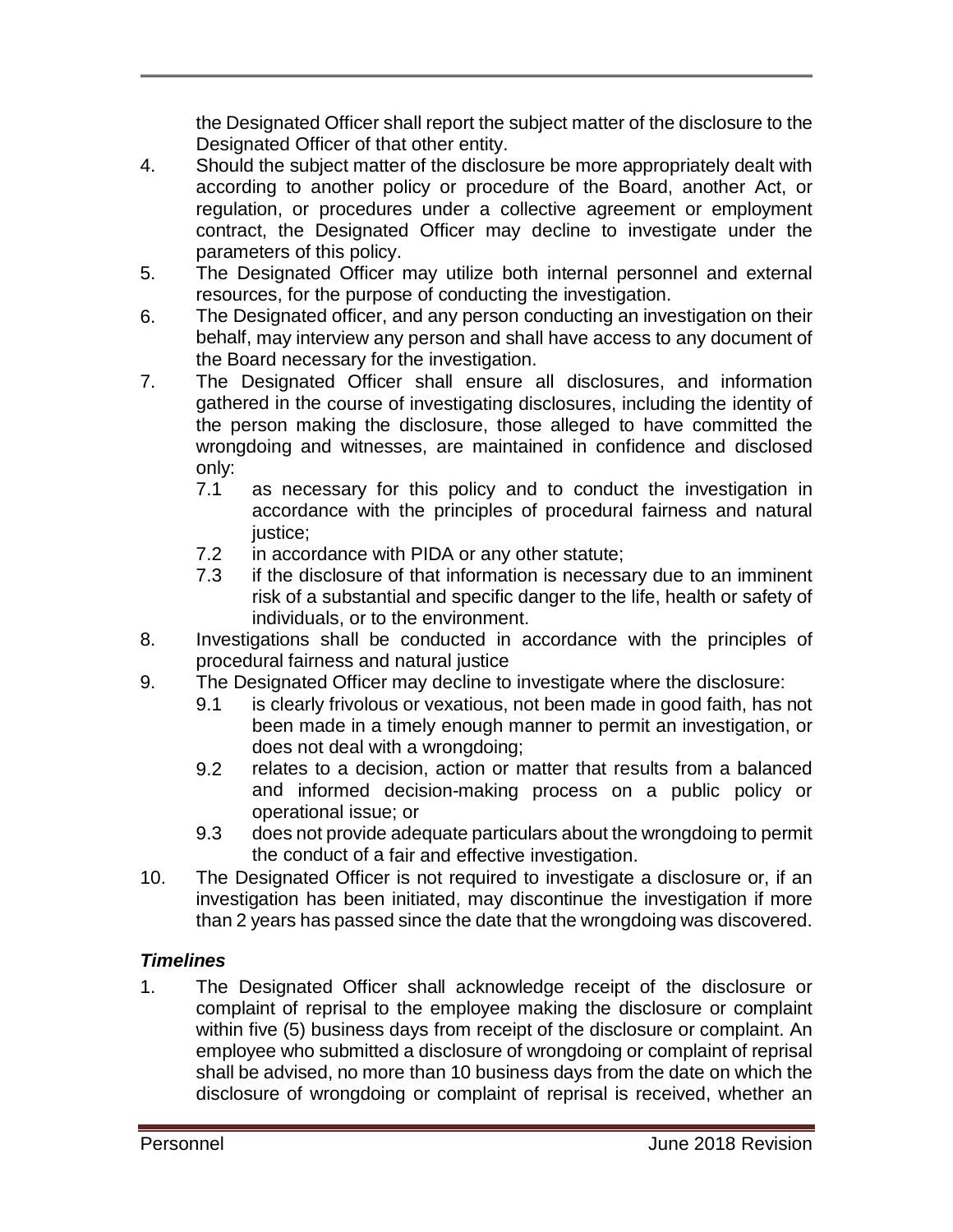investigation will be undertaken.

- 2. The investigation must be concluded and the investigation report provided to the Chief Officer not more than 110 business days from the date on which the disclosure of wrongdoing or complaint of reprisal was received.
- 3. These timelines may be extended by the Chief Officer provided that the total extensions granted do not exceed the overall time period for investigation and provision of the investigation report by more than 30 business days, or for a longer period of time if permitted by the Commissioner.

### *Report*

- 1. The Designated Officer shall provide a written investigation report to the Chief Officer detailing whether the disclosure was substantiated, and provide recommendations on corrective action.
- 2. Designated Officers report matters of imminent risk to the life, health or safety of individuals or the environment, to:
	- an appropriate law enforcement agency;
	- in the case of a health-related matter, to the Chief Medical Officer of Health;
	- to the department, public entity or office responsible for managing, controlling or containing the risk, if any; and
	- to a person identified in the procedures created by the Chief Officer.

All investigations into the matter be suspended until it has been finally disposed of by a law enforcement agency or the Minister of Justice and Solicitor General.

- 3. Where the Designated Officer is considering a recommendation to the Superintendent that the Superintendent exercise authority delegated to him or her by the Board to suspend or terminate a teacher or administrative designation under the School Act, the Designated Officer shall consult with other board staff typically responsible for such recommendations concerning the necessary process. In such event, the written investigation report shall be provided to the Superintendent in the course of any process under the School Act for the Superintendent to consider that recommendation.
- 4. The Chief Officer shall consider the recommendations in the investigation report, and shall be responsible for determining what action, if any, including disciplinary action, shall be taken. The Chief Officer shall follow up with the employees responsible to ensure those actions are taken.
- 5. The person making the complaint shall be advised when the investigation is completed, the recommendations made in the written investigation report, and the Chief Officer's actions resulting from the written investigation report.

### *Good Faith*

- 1. An employee who submits a disclosure of wrongdoing or complaint of reprisal must act in good faith. Good faith describes that state of mind denoting honesty of purpose, being faithful to one's duty or obligation, or an honest intention to abstain from taking any advantage of another.
- 2. An employee who knowingly makes deliberately false and/or malicious